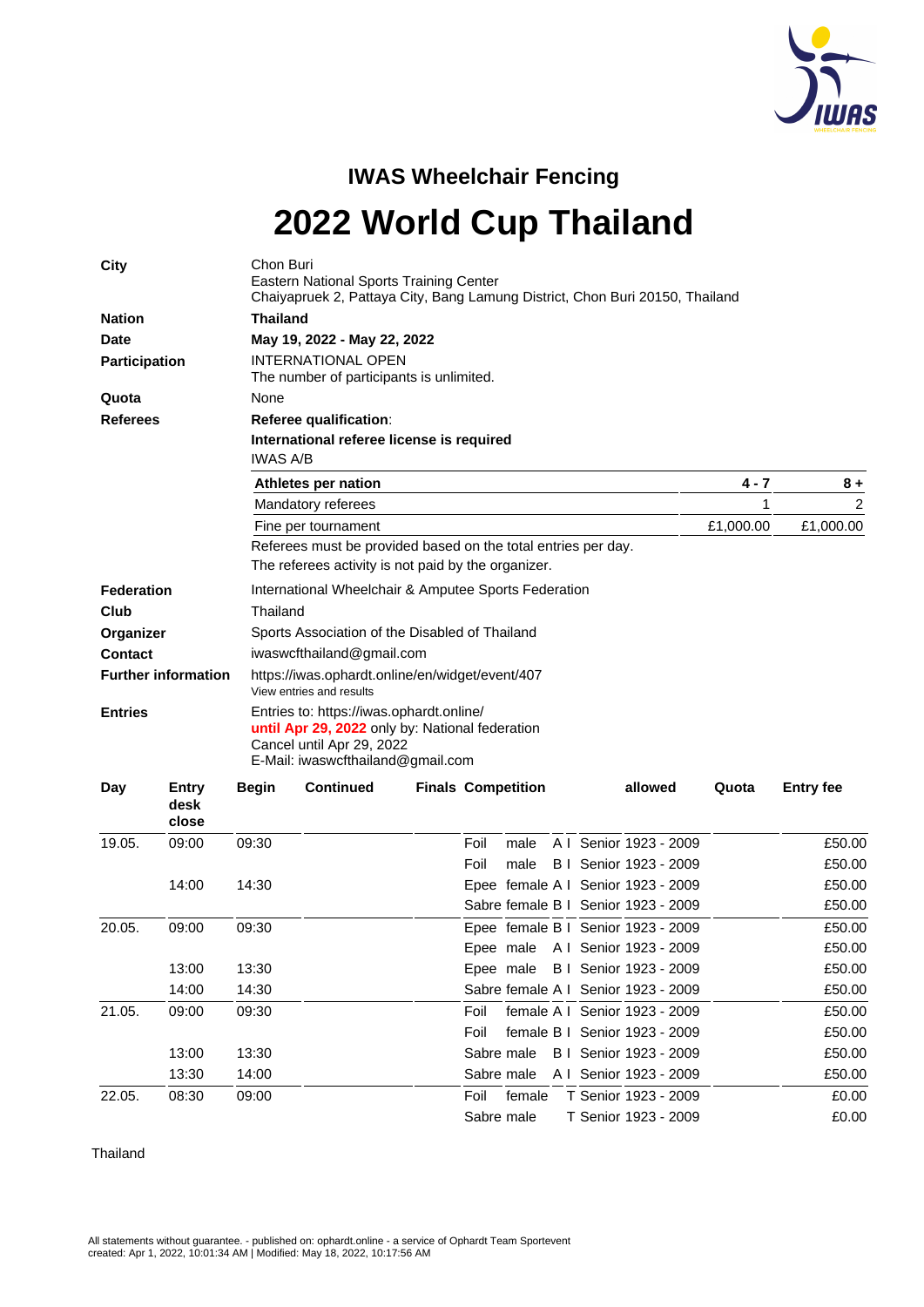

| 13:30                                                                  | 14:00                                                        |                         |        |                         | £0.00<br>Epee open<br>T Senior 1923 - 2009                                                                                                                                                                           |  |  |  |  |
|------------------------------------------------------------------------|--------------------------------------------------------------|-------------------------|--------|-------------------------|----------------------------------------------------------------------------------------------------------------------------------------------------------------------------------------------------------------------|--|--|--|--|
| <b>Equipment check</b>                                                 | Day<br>Time<br>Day                                           |                         |        | Time                    | Competition                                                                                                                                                                                                          |  |  |  |  |
|                                                                        | 18.05.                                                       | 11:00<br>until<br>19:00 | 19.05. | 08:30<br>until<br>09:30 | Foil male Senior Individual A                                                                                                                                                                                        |  |  |  |  |
|                                                                        |                                                              |                         |        |                         | Foil male Senior Individual B                                                                                                                                                                                        |  |  |  |  |
|                                                                        |                                                              |                         |        | 13:30<br>until<br>14:30 | Epee female Senior Individual A                                                                                                                                                                                      |  |  |  |  |
|                                                                        |                                                              |                         |        |                         | Sabre female Senior Individual B                                                                                                                                                                                     |  |  |  |  |
|                                                                        |                                                              |                         | 20.05. | 08:30<br>until<br>09:30 | Epee female Senior Individual B                                                                                                                                                                                      |  |  |  |  |
|                                                                        |                                                              |                         |        |                         | Epee male Senior Individual A                                                                                                                                                                                        |  |  |  |  |
|                                                                        |                                                              |                         |        | 12:30<br>until<br>13:30 | Epee male Senior Individual B                                                                                                                                                                                        |  |  |  |  |
|                                                                        |                                                              |                         |        | 13:30<br>until<br>14:30 | Sabre female Senior Individual A                                                                                                                                                                                     |  |  |  |  |
|                                                                        |                                                              |                         | 21.05. | 08:30<br>until<br>09:30 | Foil female Senior Individual A                                                                                                                                                                                      |  |  |  |  |
|                                                                        | 12:30<br>until<br>13:30                                      |                         |        |                         | Foil female Senior Individual B                                                                                                                                                                                      |  |  |  |  |
|                                                                        |                                                              |                         |        |                         | Sabre male Senior Individual B                                                                                                                                                                                       |  |  |  |  |
|                                                                        |                                                              |                         |        | 13:00<br>until<br>14:00 | Sabre male Senior Individual A                                                                                                                                                                                       |  |  |  |  |
|                                                                        |                                                              |                         | 22.05. | 08:00<br>until<br>09:00 | Foil female Senior Team                                                                                                                                                                                              |  |  |  |  |
|                                                                        |                                                              |                         |        |                         | Sabre male Senior Team                                                                                                                                                                                               |  |  |  |  |
|                                                                        |                                                              |                         |        | 13:00<br>until<br>14:00 | Epee open Senior Team                                                                                                                                                                                                |  |  |  |  |
| <b>Referee meeting</b>                                                 | 19.05. 08:30 Epee<br>19.05. 08:30 Foil<br>19.05. 08:30 Sabre |                         |        |                         |                                                                                                                                                                                                                      |  |  |  |  |
| Fee for officials                                                      | £50.00 Per official                                          |                         |        |                         |                                                                                                                                                                                                                      |  |  |  |  |
| <b>Delegation meeting</b>                                              | 18.05. 19:00                                                 |                         |        |                         |                                                                                                                                                                                                                      |  |  |  |  |
| <b>Payment</b>                                                         | <b>Payment</b>                                               |                         |        |                         | <b>Remarks</b><br><b>Surcharge</b>                                                                                                                                                                                   |  |  |  |  |
|                                                                        | Bank Transfer British Pounds +£0.00                          |                         |        |                         | $+0.00%$<br>Once the entries are done, please select the red<br>button "PAYMENT PROCEDURE" on the right<br>and follow the process.<br>You can then print out a receipt with account<br>details and reference number. |  |  |  |  |
| Late entry surcharge £150.00 per late entry                            |                                                              |                         |        |                         |                                                                                                                                                                                                                      |  |  |  |  |
| <b>Discounts</b><br>£50.00 per double entry<br>£50.00 per triple entry |                                                              |                         |        |                         |                                                                                                                                                                                                                      |  |  |  |  |
| <b>Tournament officials</b>                                            | TD - Udo Ziegler                                             |                         |        |                         |                                                                                                                                                                                                                      |  |  |  |  |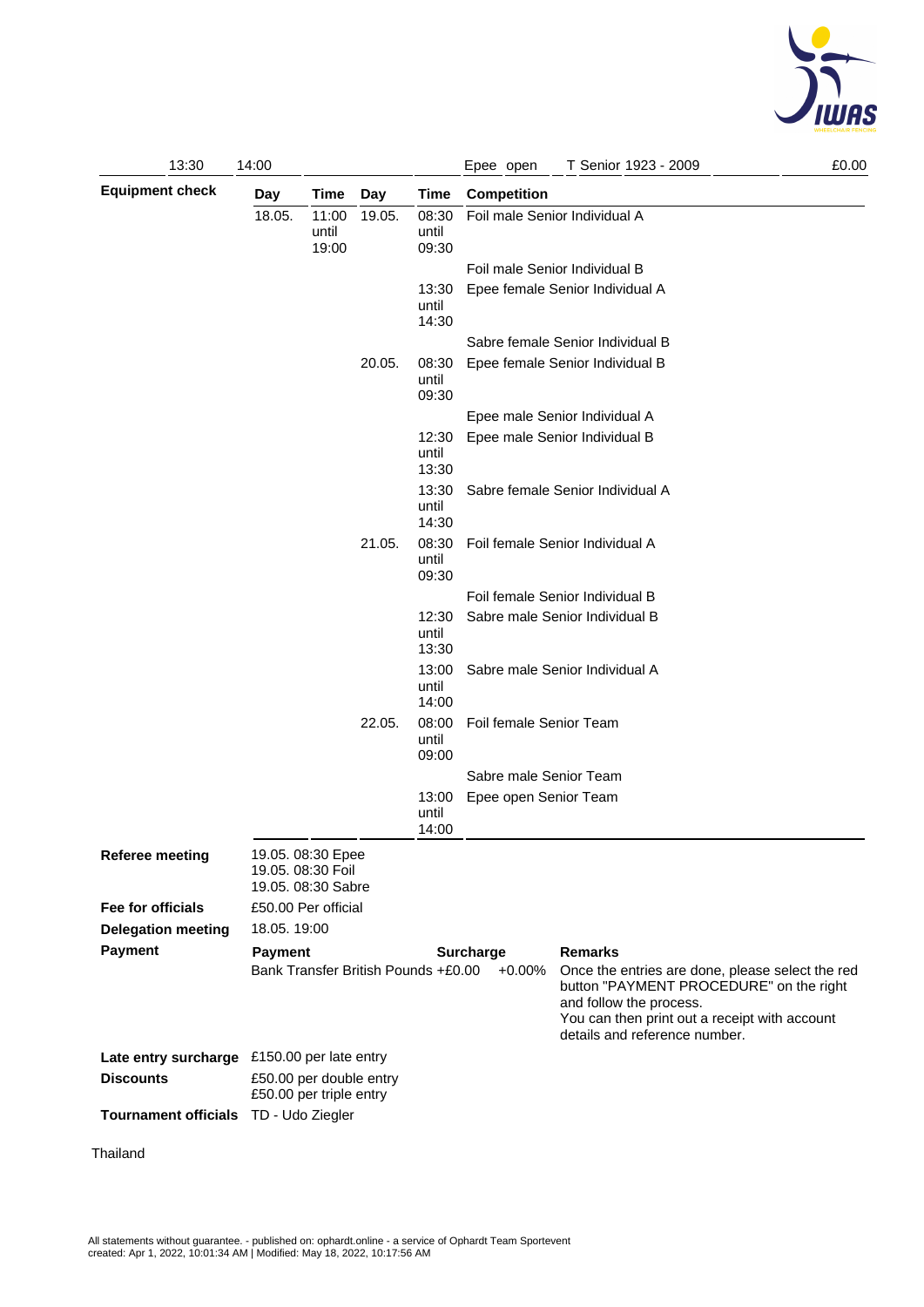

|                                                          | Referee Delegate - Chris Farren<br>SEMI Delegates - Peter Huggins and Gregory Gross                                                                                                                                                                                                                                                                                                                                                                                                                                                                                                                                                                                                                                                                                                                                                                                                                                                                                                                                                                                                                                                                                                                                                                                                                                                                                                                                                 |           |  |  |  |  |  |  |
|----------------------------------------------------------|-------------------------------------------------------------------------------------------------------------------------------------------------------------------------------------------------------------------------------------------------------------------------------------------------------------------------------------------------------------------------------------------------------------------------------------------------------------------------------------------------------------------------------------------------------------------------------------------------------------------------------------------------------------------------------------------------------------------------------------------------------------------------------------------------------------------------------------------------------------------------------------------------------------------------------------------------------------------------------------------------------------------------------------------------------------------------------------------------------------------------------------------------------------------------------------------------------------------------------------------------------------------------------------------------------------------------------------------------------------------------------------------------------------------------------------|-----------|--|--|--|--|--|--|
| <b>Format</b>                                            | According to IWAS WF rules.                                                                                                                                                                                                                                                                                                                                                                                                                                                                                                                                                                                                                                                                                                                                                                                                                                                                                                                                                                                                                                                                                                                                                                                                                                                                                                                                                                                                         |           |  |  |  |  |  |  |
| <b>Rules and legal</b>                                   | According to FIE and IWAS WF rules.                                                                                                                                                                                                                                                                                                                                                                                                                                                                                                                                                                                                                                                                                                                                                                                                                                                                                                                                                                                                                                                                                                                                                                                                                                                                                                                                                                                                 |           |  |  |  |  |  |  |
| <b>Medical</b>                                           | Each athlete has to have an official international classification to participate in any international<br><b>IWAS Wheelchair Fencing competition.</b>                                                                                                                                                                                                                                                                                                                                                                                                                                                                                                                                                                                                                                                                                                                                                                                                                                                                                                                                                                                                                                                                                                                                                                                                                                                                                |           |  |  |  |  |  |  |
| <b>Equipment</b>                                         | According to FIE and IWAS WF rules.                                                                                                                                                                                                                                                                                                                                                                                                                                                                                                                                                                                                                                                                                                                                                                                                                                                                                                                                                                                                                                                                                                                                                                                                                                                                                                                                                                                                 |           |  |  |  |  |  |  |
|                                                          | Latest submission of equipment latest 30 min before the closing time.                                                                                                                                                                                                                                                                                                                                                                                                                                                                                                                                                                                                                                                                                                                                                                                                                                                                                                                                                                                                                                                                                                                                                                                                                                                                                                                                                               |           |  |  |  |  |  |  |
| <b>Booking options</b>                                   |                                                                                                                                                                                                                                                                                                                                                                                                                                                                                                                                                                                                                                                                                                                                                                                                                                                                                                                                                                                                                                                                                                                                                                                                                                                                                                                                                                                                                                     |           |  |  |  |  |  |  |
|                                                          | Accreditation Rate - obligatory for participation (without accommodation,<br>transportation, food)                                                                                                                                                                                                                                                                                                                                                                                                                                                                                                                                                                                                                                                                                                                                                                                                                                                                                                                                                                                                                                                                                                                                                                                                                                                                                                                                  | €200.00   |  |  |  |  |  |  |
|                                                          | Double Room Rate (per person, 3 nights)                                                                                                                                                                                                                                                                                                                                                                                                                                                                                                                                                                                                                                                                                                                                                                                                                                                                                                                                                                                                                                                                                                                                                                                                                                                                                                                                                                                             | €390.00   |  |  |  |  |  |  |
|                                                          | Double Room Rate (per person, 4 nights)                                                                                                                                                                                                                                                                                                                                                                                                                                                                                                                                                                                                                                                                                                                                                                                                                                                                                                                                                                                                                                                                                                                                                                                                                                                                                                                                                                                             | €520.00   |  |  |  |  |  |  |
|                                                          | Double Room Rate (per person, 5 nights)                                                                                                                                                                                                                                                                                                                                                                                                                                                                                                                                                                                                                                                                                                                                                                                                                                                                                                                                                                                                                                                                                                                                                                                                                                                                                                                                                                                             | €650.00   |  |  |  |  |  |  |
|                                                          | Double Room Rate (per person, 6 nights)                                                                                                                                                                                                                                                                                                                                                                                                                                                                                                                                                                                                                                                                                                                                                                                                                                                                                                                                                                                                                                                                                                                                                                                                                                                                                                                                                                                             | €780.00   |  |  |  |  |  |  |
|                                                          | Double Room Rate (per person, 7 nights)                                                                                                                                                                                                                                                                                                                                                                                                                                                                                                                                                                                                                                                                                                                                                                                                                                                                                                                                                                                                                                                                                                                                                                                                                                                                                                                                                                                             | €910.00   |  |  |  |  |  |  |
|                                                          | Single Room Rate (per person, 3 nights)                                                                                                                                                                                                                                                                                                                                                                                                                                                                                                                                                                                                                                                                                                                                                                                                                                                                                                                                                                                                                                                                                                                                                                                                                                                                                                                                                                                             | €510.00   |  |  |  |  |  |  |
|                                                          | Single Room Rate (per person, 4 nights)                                                                                                                                                                                                                                                                                                                                                                                                                                                                                                                                                                                                                                                                                                                                                                                                                                                                                                                                                                                                                                                                                                                                                                                                                                                                                                                                                                                             | €680.00   |  |  |  |  |  |  |
|                                                          | Single Room Rate (per person, 5 nights)                                                                                                                                                                                                                                                                                                                                                                                                                                                                                                                                                                                                                                                                                                                                                                                                                                                                                                                                                                                                                                                                                                                                                                                                                                                                                                                                                                                             | €850.00   |  |  |  |  |  |  |
|                                                          | Single Room Rate (per person, 6 nights)                                                                                                                                                                                                                                                                                                                                                                                                                                                                                                                                                                                                                                                                                                                                                                                                                                                                                                                                                                                                                                                                                                                                                                                                                                                                                                                                                                                             | €1,020.00 |  |  |  |  |  |  |
|                                                          | Single Room Rate (per person, 7 nights)                                                                                                                                                                                                                                                                                                                                                                                                                                                                                                                                                                                                                                                                                                                                                                                                                                                                                                                                                                                                                                                                                                                                                                                                                                                                                                                                                                                             | €1,190.00 |  |  |  |  |  |  |
| <b>Accomodation</b><br><b>Catering</b><br><b>Remarks</b> | Grand Jomtien Hotel<br>356, 12 Jomtien Sai Nung, Pattaya City, Bang Lamung District, Chon Buri 20260<br>Package (Full Board)<br><b>COVID-19 INFORMATION</b><br>>>> Please be aware that travel regulations might change on short notice and check the website of<br>the Thailand embassy in your country on a regular base. <<<<br>Eligibility<br>*Fully vaccinated* travelers from all countries/territories<br>- Only vaccines registered by the Food and Drug Administration of Thailand or approved by the<br>Ministry of Public Health or the WHO and received at least 14 days prior to departure.<br>Entry Scheme into Thailand through TEST AND GO (revised measures effective from 1 March<br>2022)<br>1. Passport copy<br>2. Certificate of Vaccination<br>- aged 12 - 17 may be vaccinated with only 1 dose of vaccination<br>- unvaccinated children aged under 18 must register and travel with their parent or legal guardian<br>3. Paid SHA Extra+ / AQ Hotel booking confirmation for 1 day including the fee for 1 RT-PCR Test,<br>1 self-test kit and airport transfer<br>4. Insurance with minimum coverage of 20,000 USD for medical expenses (not required for Thai<br>nationals and foreign nationals who have Thai social security/confirmation letters from employer in<br>Thailand)<br>How to register for "Thailand Pass"<br>* Send required documents to - iwaswcfthailand@gmail.com<br>1. Passport Copy |           |  |  |  |  |  |  |
|                                                          | 2. Covid - 19 Vaccine Certificate<br>3. Insurance Certificate (20,000 USD medical + Covid-19 coverage)<br>4. List of team members (with position)                                                                                                                                                                                                                                                                                                                                                                                                                                                                                                                                                                                                                                                                                                                                                                                                                                                                                                                                                                                                                                                                                                                                                                                                                                                                                   |           |  |  |  |  |  |  |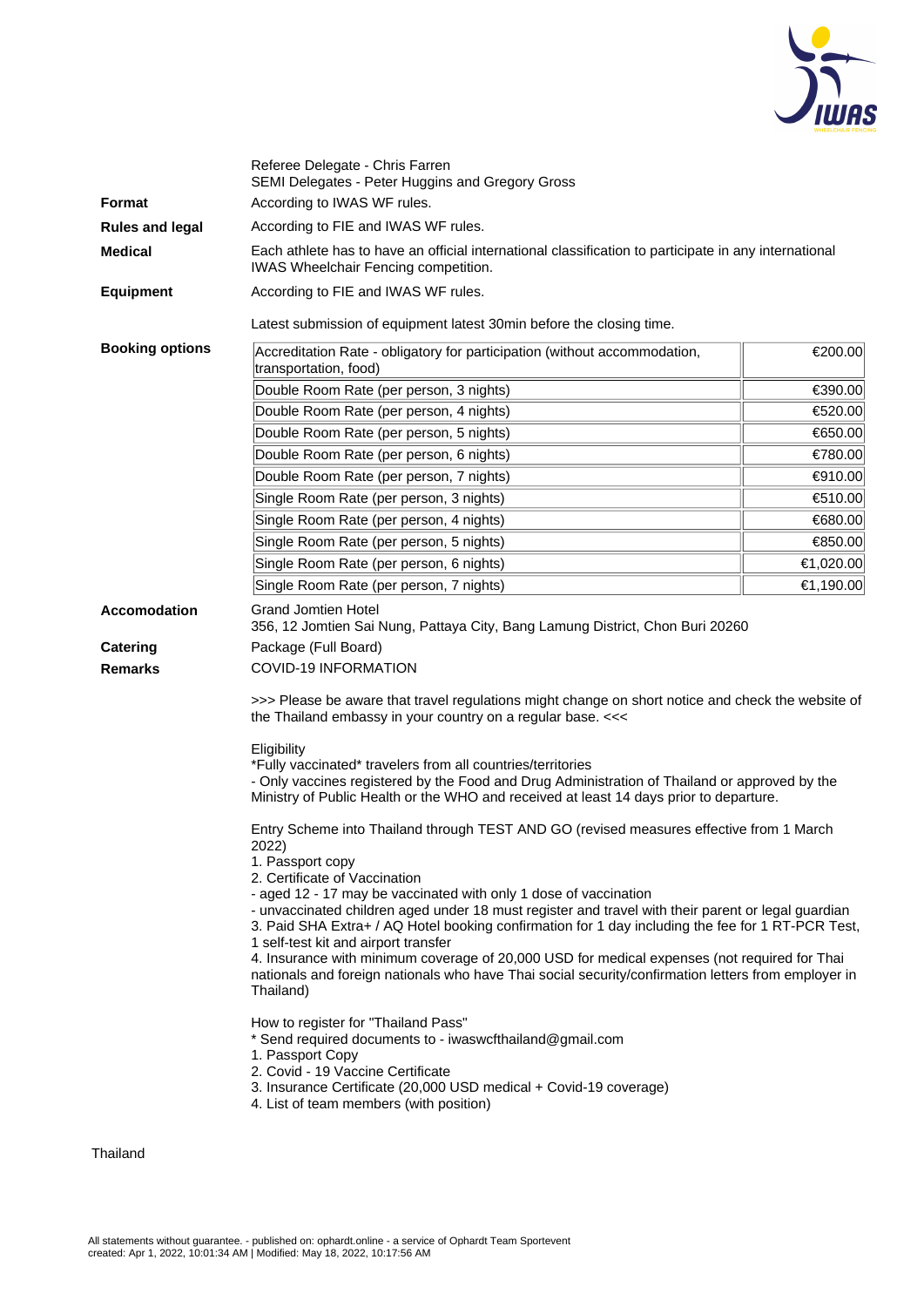

\*\* Prior to departure to Thailand, obtain RT-PCR test result issued within 72 hours before departure (if test positive, a medical certificate indicating that your first date of infection is at least 14 days but no more than 90 days before your date of departure is required)

\*\*\* Upon arrival in Thailand, pass through designed checkpoints before proceeding to your hotel via a sealed route (airport transfer arranged by hotel)

\*\*\*\* Undergo a RT-PCR Test and wait for the test result at your hotel

Covid testing

2 RT-PCR tests on arrival and departure for 95 EUR each 2 ATK tests (rapid antigene test) on Day 3 and Day 5 for 6 EUR each

## VISA

If any teams need to apply for visa, let the LOC know and we will send you a VISA INVITATION LETTER

## INSURANCE

All members of attending delegations should insure themselves in case of accidents, injuries or illness. The organizer will not accept any responsibility or financial loss or any other responsibility incurred by any of the participants whatsoever.

## **REGISTRATION**

All entries for athletes, referees, coaches and staff has to be done via the Ophardt system: https://iwas.ophardt.online/

# PAYMENTS FOR ACCREDITATION AND ROOM RATES

Accreditation Rate and Room Rates must be paid directly to the local organizers to the bank account below.

The Room Rate includes:

- accommodation for 3-7 nights between 16-23 May 2022
- all meals from dinner on arrival day until breakfast on departure day (served at the hotel; lunch will be served at competition venue during the competition)
- transportation between International Airport and official hotels
- transportation between official hotels and competition venue

Late Accreditation Fees / Room Rates will apply after 30 April 2022: 20% penalty fee added to the regular fee.

BANK ACCOUNT FOR ACCREDITATION RATE AND ROOM RATES

Account Name: Sports Association For The Disabled Of Thailand Bank: Krungthai Bank Public Company Limited, Bangkok, Thailand Account Number: 985-5-72197-7